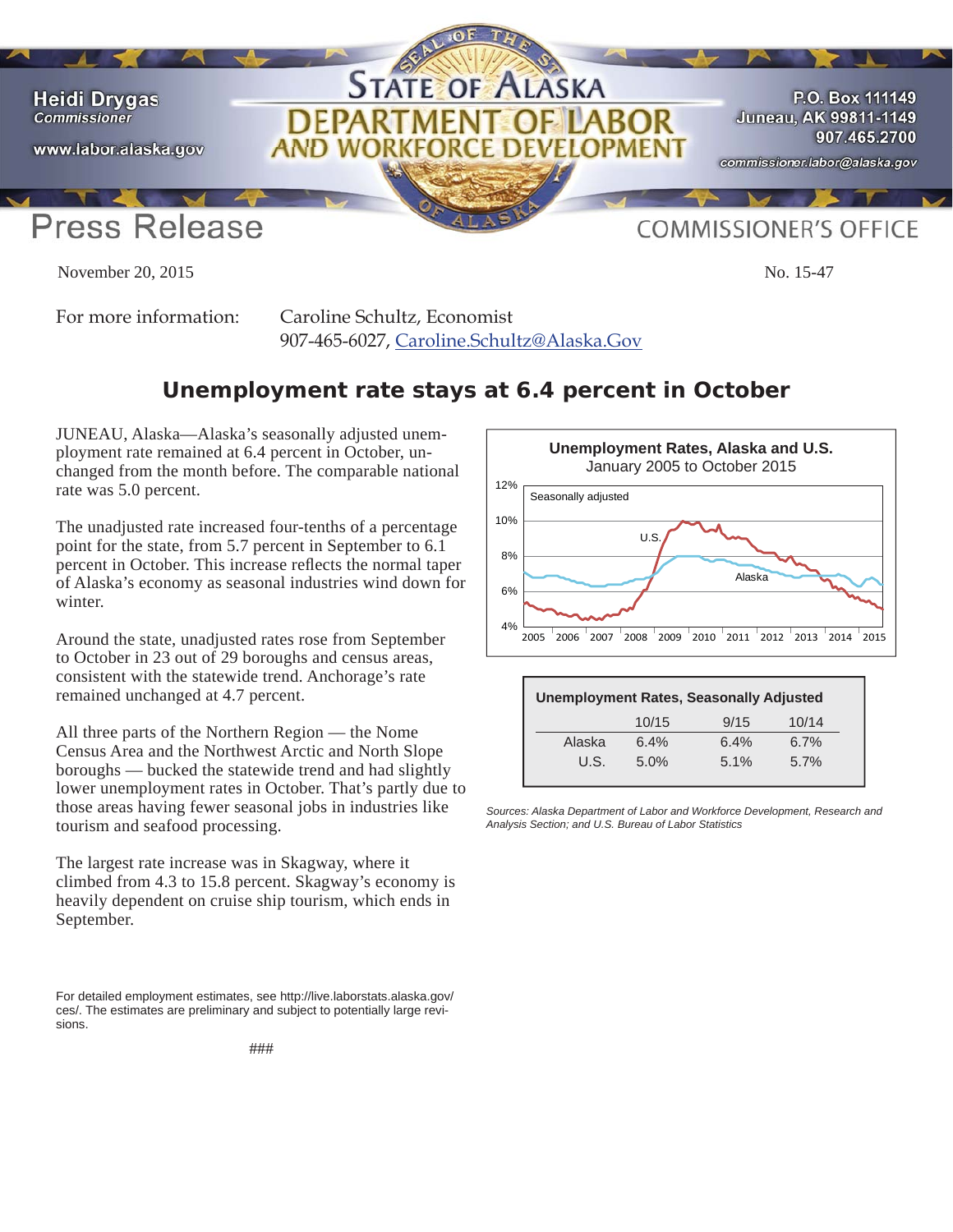## **Labor Force by Borough and Census Area, Not Seasonally Adjusted**<sup>1</sup>

|                                                  |                             |              |                | <b>Unemployed</b> |            |            |                 |            |             |
|--------------------------------------------------|-----------------------------|--------------|----------------|-------------------|------------|------------|-----------------|------------|-------------|
|                                                  | <b>Civilian Labor Force</b> |              |                | <b>Number</b>     |            |            | Rate            |            |             |
|                                                  | $10/15^{\circ}$             | 9/15         | 10/14          | $10/15^p$         | 9/15       | 10/14      | $10/15^{\circ}$ | 9/15       | 10/14       |
| Alaska                                           | 360,661                     | 362,904      | 363,930        | 21,867            | 20,684     | 22,496     | 6.1             | 5.7        | 6.2         |
| Anchorage/Mat-Su Region                          | 203,416                     | 200,512      | 203,276        | 10,618            | 10,280     | 10,605     | 5.2             | 5.1        | 5.2         |
| Anchorage, Municipality                          | 159,595                     | 157,408      | 159,418        | 7,476             | 7,323      | 7,480      | 4.7             | 4.7        | 4.7         |
| Matanuska-Susitna Borough                        | 43,821                      | 43,104       | 43,858         | 3,142             | 2,957      | 3,125      | 7.2             | 6.9        | 7.1         |
| <b>Gulf Coast Region</b>                         | 38,601                      | 39,925       | 39,082         | 2,729             | 2,459      | 2,718      | 7.1             | 6.2        | 7.0         |
| Kenai Peninsula Borough                          | 27,526                      | 28,081       | 27,797         | 2,040             | 1,879      | 1,981      | 7.4             | 6.7        | 7.1         |
| Kodiak Island Borough                            | 6,510                       | 6,641        | 6,590          | 267               | 261        | 291        | 4.1             | 3.9        | 4.4         |
| Valdez-Cordova Census Area                       | 4,565                       | 5,203        | 4,695          | 422               | 319        | 446        | 9.2             | 6.1        | 9.5         |
| <b>Interior Region</b>                           | 53,065                      | 53,587       | 53,769         | 3,206             | 2,906      | 3,362      | 6.0             | 5.4        | 6.3         |
| Denali Borough                                   | 999                         | 1,451        | 994            | 94                | 67         | 99         | 9.4             | 4.6        | 10.0        |
| Fairbanks North Star Borough                     | 46,778                      | 46,763       | 47,245         | 2,438             | 2,203      | 2,514      | 5.2             | 4.7        | 5.3         |
| Southeast Fairbanks Census Area                  | 2,765                       | 2,838        | 2,924          | 279               | 258        | 328        | 10.1            | 9.1        | 11.2        |
| Yukon-Koyukuk Census Area                        | 2,523                       | 2,535        | 2,606          | 395               | 378        | 421        | 15.7            | 14.9       | 16.2        |
| <b>Northern Region</b>                           | 11,110                      | 11,047       | 11,923         | 1,045             | 1,092      | 1,118      | 9.4             | 9.9        | 9.4         |
| Nome Census Area                                 | 4,072                       | 4,048        | 4,498          | 411               | 428        | 456        | 10.1            | 10.6       | 10.1        |
| North Slope Borough                              | 4,171                       | 4,147        | 4,178          | 231               | 240        | 228        | 5.5             | 5.8        | 5.5         |
| Northwest Arctic Borough                         | 2,867                       | 2,852        | 3,247          | 403               | 424        | 434        | 14.1            | 14.9       | 13.4        |
| <b>Southeast Region</b>                          | 35,627                      | 38,792       | 36,398         | 2,228             | 1,948      | 2,430      | 6.3             | 5.0        | 6.7         |
| Haines Borough                                   | 984                         | 1,271        | 1,004          | 90                | 72         | 101        | 9.1             | 5.7        | 10.1        |
| Hoonah-Angoon Census Area                        | 999                         | 1,211        | 990            | 133               | 118        | 143        | 13.3            | 9.7        | 14.4        |
| Juneau, City and Borough                         | 16,646                      | 17,392       | 16,848         | 745               | 695        | 818        | 4.5             | 4.0        | 4.9         |
| Ketchikan Gateway Borough                        | 6,609                       | 7,394        | 6,771          | 453               | 378        | 502        | 6.9             | 5.1        | 7.4         |
| Petersburg Borough                               | 1,479                       | 1,684        | 1,604          | 115               | 117        | 132        | 7.8             | 6.9        | 8.2         |
| Prince of Wales-Hyder Census Area                | 2,656<br>4,282              | 2,836        | 2,773<br>4,322 | 301<br>189        | 268<br>178 | 329<br>202 | 11.3<br>4.4     | 9.4<br>3.8 | 11.9<br>4.7 |
| Sitka, City and Borough<br>Skagway, Municipality | 742                         | 4,704<br>969 | 785            | 117               | 42         | 95         | 15.8            | 4.3        | 12.1        |
| Wrangell, City and Borough                       | 974                         | 1,027        | 986            | 70                | 63         | 83         | 7.2             | 6.1        | 8.4         |
| Yakutat, City and Borough                        | 256                         | 304          | 315            | 15                | 17         | 25         | 5.9             | 5.6        | 7.9         |
| <b>Southwest Region</b>                          | 18,837                      | 19.043       | 19,482         | 2,039             | 2,000      | 2,263      | 10.8            | 10.5       | 11.6        |
| Aleutians East Borough                           | 2,109                       | 2,048        | 2,243          | 71                | 72         | 96         | 3.4             | 3.5        | 4.3         |
| Aleutians West Census Area                       | 3,959                       | 4,053        | 3,842          | 166               | 117        | 234        | 4.2             | 2.9        | 6.1         |
| <b>Bethel Census Area</b>                        | 7,278                       | 7,158        | 7,729          | 940               | 982        | 1,055      | 12.9            | 13.7       | 13.6        |
| <b>Bristol Bay Borough</b>                       | 280                         | 515          | 293            | 33                | 31         | 33         | 11.8            | 6.0        | 11.3        |
| Dillingham Census Area                           | 1,756                       | 1,796        | 1,897          | 191               | 183        | 192        | 10.9            | 10.2       | 10.1        |
| Kusilvak Census Area                             | 2,840                       | 2,808        | 2,860          | 567               | 552        | 570        | 20.0            | 19.7       | 19.9        |
| Lake and Peninsula Borough                       | 615                         | 665          | 618            | 71                | 63         | 83         | 11.5            | 9.5        | 13.4        |
|                                                  |                             |              |                |                   |            |            |                 |            |             |

P = Preliminary. As more information becomes available, data are revised every month for the previous month and again at the end of every calendar year.

Note: The official definition of unemployment excludes anyone who has not made an active attempt to find work in the four-week period up to and including the week that includes the 12th of the reference month. Many in rural Alaska do not meet the definition because they have not conducted an active job search due to the scarcity of employment opportunities.

1 Unemployment rates that are not seasonally adjusted should not be compared with those that are.

*Source: Alaska Department of Labor and Workforce Development, Research and Analysis Section; and U.S. Bureau of Labor Statistics*